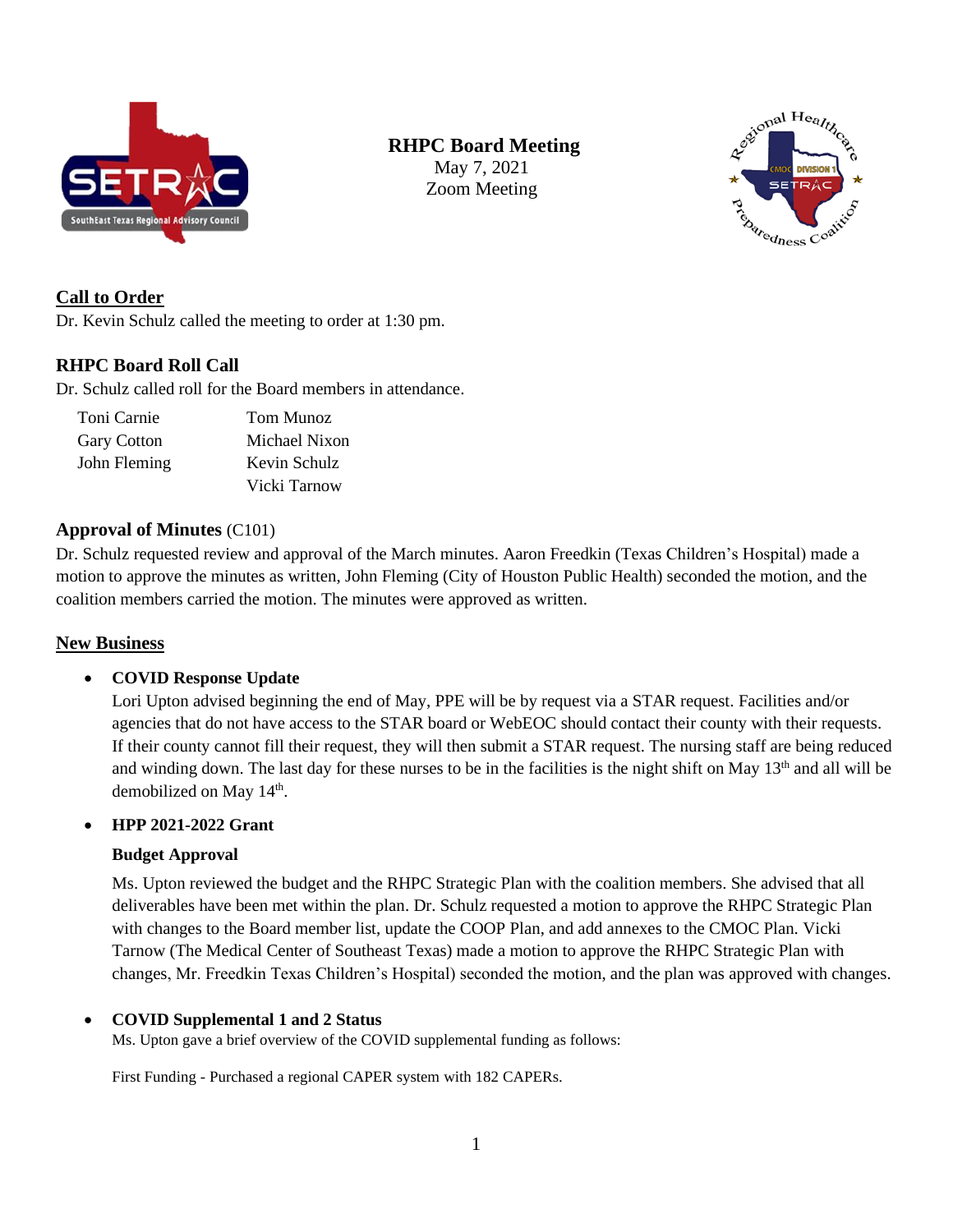Second Funding – Approved by the state and federal partners to build a Regional Mobile Infusion Trailer. This eight (8) chair system has its own generator, shore power and black/grey water system, in addition it will have a centralized nursing station. This asset will be housed a the SETRAC warehouse and should be ready by October 2021.

## **Healthcare Preparedness Capabilities**

### • **Long Term Care Update** (C102)

Hilal Salami gave the following Special Populations update to the coalition members:

- 1. Group facility and agency contact rise with response activities throughout events of the year, Facility-based contact (>790) and Home-based care agencies (>810). Working on bringing new organizations as stakeholders and educating them on coalition benefits including preparedness and response activities.
- 2. Continue to provide onboarding information for new coming members (SETRAC agreements, preparedness technical assistance, upcoming trainings, and exercises)
- 3. Continue to collaborate with Emergency Management and regulatory agencies for LTC, Home-based and Dialysis groups for enhanced coordination and response during events and disasters.
- 4. Three tracks planning for LTC group (LTC, Home Health and Dialysis) with NAB and nursing CEUs for the SETRAC 2021 symposium.
- 5. Special populations weekly individual facility visits planning will start taking place in June with return to normal operations.
- 6. Providing EMResource training for Long Term Care facilities and dialysis centers 5 classroom/ virtual trainings remaining on schedule for year 2021. Individual facility requests for training open.
- 7. Conducted Special Populations conference call April 22<sup>nd</sup>.
- 8. Continue to provide outlet for Evacuation "Pink" Vest disbursement to coalition members.
- 9. PPE distribution for the Home Health group concluded May  $5<sup>th</sup>$  and one remaining for the LTC (facility-based group) on May  $27<sup>th</sup>$  and  $28<sup>th</sup>$ . PPE distribution program will cease in May.
- 10. Dialysis in Disaster workgroup regional plan for dialysis patients during disasters, will result in education programs for both Hospital based facilities and dialysis centers. Mobile Dialysis staffing and SOP planning will place in May with additional updates coming.
- 11. Attended Corridor Meetings while updating corridor leaders on LTC/SP group activities in respective areas.
- 12. Conducted Advanced Directives meeting with several LTC facilities and SETRAC leadership to discuss hurdles in in information transfer process.

Mr. Salami also reported on Special Populations Training/Exercise & Community Events as follows:

- 1. Created After Hurricane Laura Action Report Template for Special Populations group and completed virtual training walkthrough for the members.
- 2. Completed virtual training walkthrough for yearly required HVA Template.
- 3. Project Firstline (CDC led infection control program) training and infection control facility survey shared with the group in coordination with the city of Houston Epi team.
- 4. Group is included in the upcoming Tabletop Exercises RHPC is completing in May 2021 and will have a group call afterwards to discuss documentation requirement.
- 5. Continue to assist training & exercise team with LTC group participation and controller education for the 2021 RHPC exercise activities.
- 6. All trainings and virtual sessions are recorded and shared with the group for future review if necessary.

## • **Training and Exercise Update** (C104)

Adam Lee reported SETRAC is conducting five tabletop exercises next week: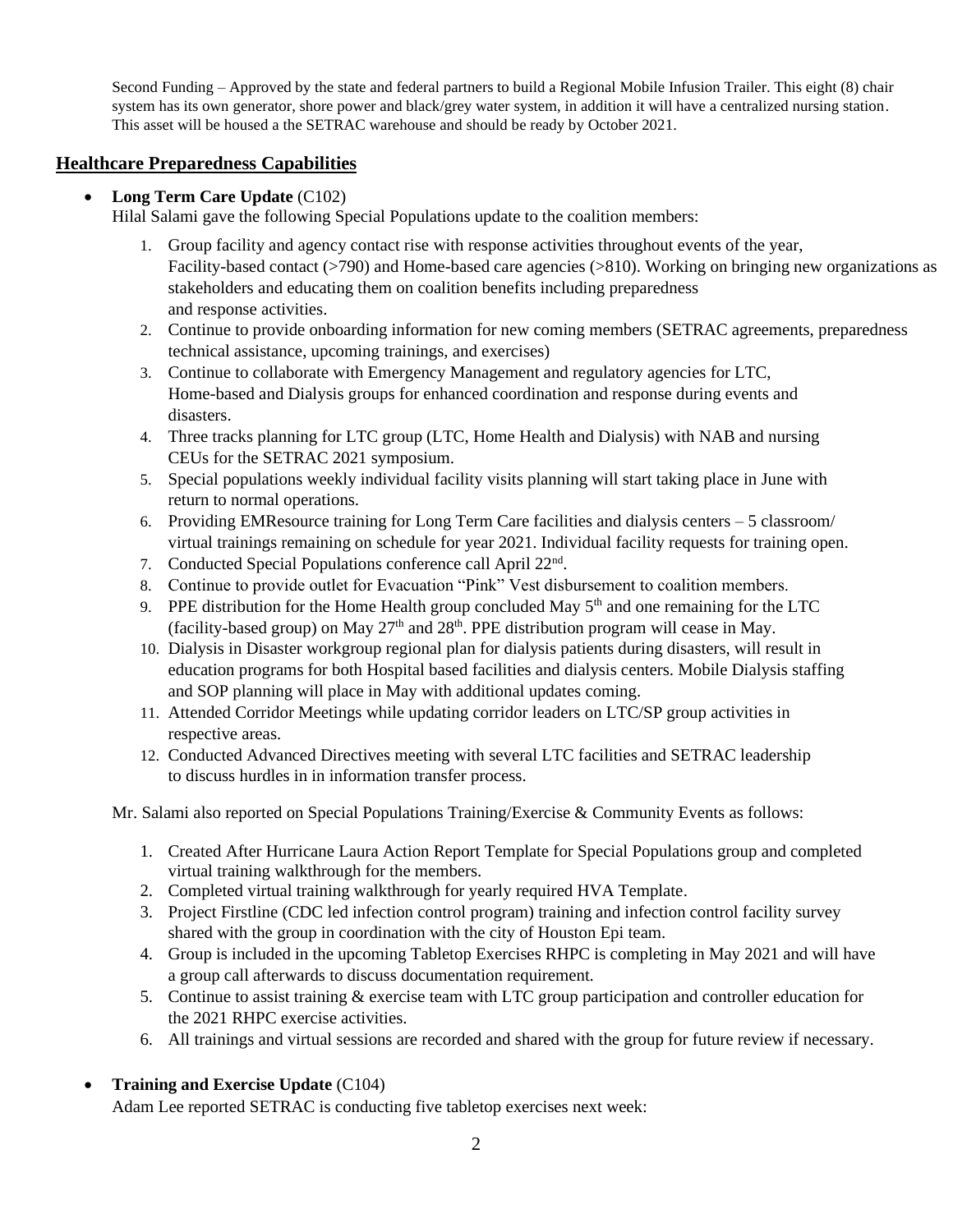- North Corridor 5/10/2021, 1:00 PM at the Pitser Garrison Civic Center (Texas Room) 601 North 2nd Street Lufkin, TX. 75901
- East Corridor 5/11/2021, 1:00 PM at the 12450 Eagle Point Dr. Mont Belvieu, TX. 77523
- Downtown Corridor 5/12/2021, 1:00 PM Virtual (on-line)
- West Corridor 5/13/2021, 9:00 AM Virtual (on-line)
- South Corridor 5/14/2021, 1:00 PM at the League City Police Department 555 West Walker League City, TX. 77573

All After Action Reports are currently posted on the SETRAC website. Training is on an as-need bases, please contact [exercise@setrac.org](mailto:exercise@setrac.org) if you have any questions.

• **EMTF Update** (C104)

Mikal Orr reported EMTF-6 has no assets or teams deployed in the region or state.

There is scheduled training as follows:

- a. Medical Unit Leader (MEDL)  $5/17 5/19$ , 1 MIST will attend this training, enabling him to coordinate medical responses on large-scale wildfires
- b. EMTF Coordinator Meeting 6/14
- c. Ambulance Staging Management Team (ASMT) 6/15 6/17
- d. 2020 Deployments AAR 6/28

Future Meetings - AMBUS Operators

#### • **Inventory Update**

Jackson Bartlett reported SETRAC PPE Mission is transitioning to STAR only distribution effective 31 May. Final push packs will be distributed by the end of the month. SETRAC will only maintain a small stock on hand to facilitate emergency requests.

Demobilization of Durable Medical Equipment such as ventilators, IV Pumps, humidifiers, and other covid response equipment distributed by SETRAC and DSHS is ongoing. Any facility that has these items will be contacted to schedule date for demobilization. Facilities can also reach out to SETRAC Logistics if they have questions or have the covid response equipment ready for pick up.

#### **Sub-Committee Updates**

#### **RHPC Award of Excellence Committee** (C101)

Toni Carnie reported all application documents for the RHPC Award of Excellence are posted on the SETRAC website. The deadline to submit is August  $31<sup>st</sup>$ .

#### **Symposium Planning** (C101)

Ms. Upton reported SETRAC has received several submissions for speakers. SETRAC is working hard to bring in sponsors (events and meals) and vendors for the exhibit hall. The symposium dates are October  $20^{th} - 22^{nd}$ ,  $2021$ .

#### **Clinical Advisory Committee** (C101)

Ms. Upton reported Tina Rose is no longer Chair of the Clinical Advisory Committee and they are still looking for a Chair. The some of the topics for review are the pediatric and infectious disease plans. The next plan is not due until the new grant comes out which will be either a nuclear or chemical plan. Anyone interested in chairing this committee should contact Dr. Schulz or Ms. Upton.

#### **Corridor Updates** (C101)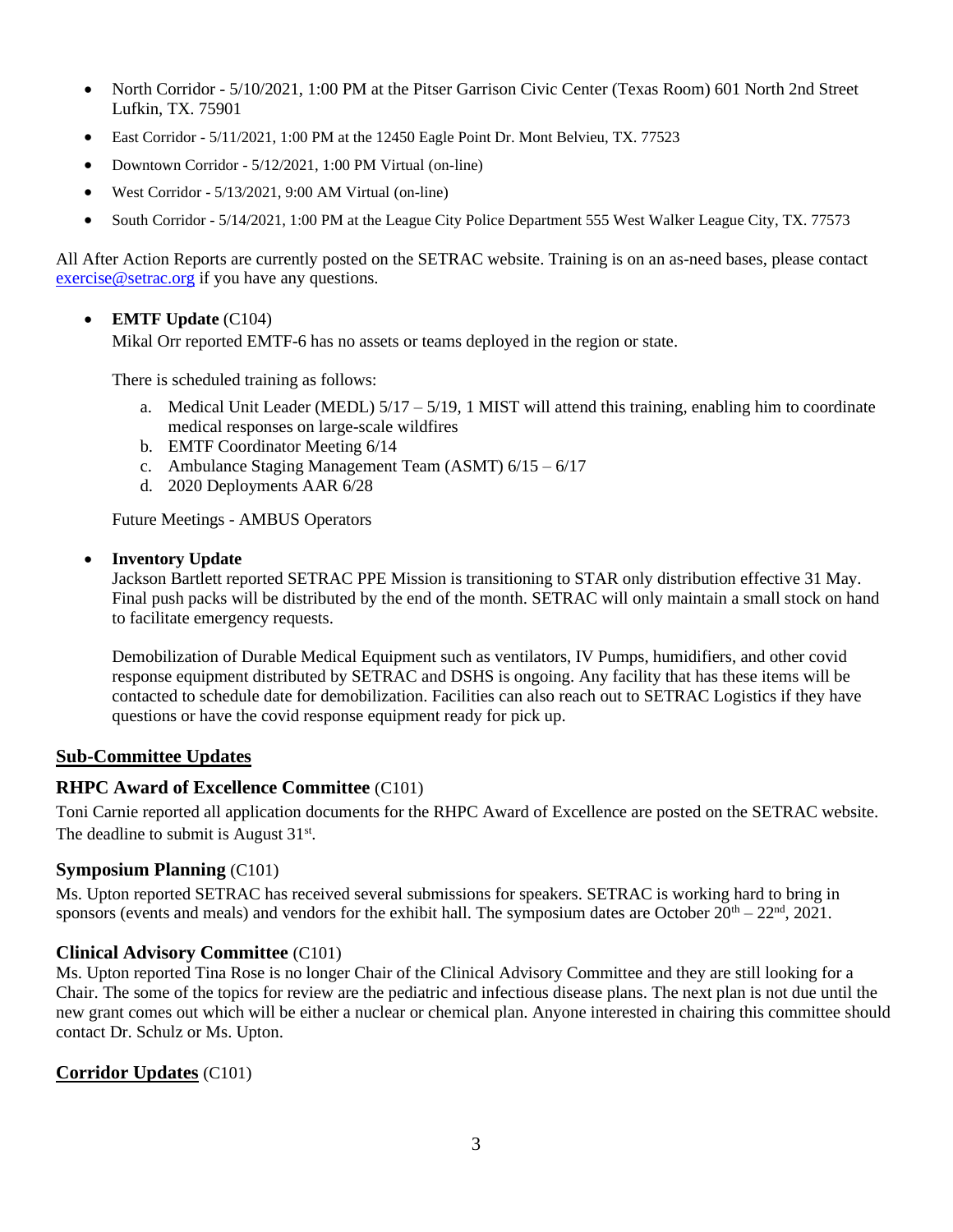**Downtown Corridor** – Aaron Freedkin reported the Downtown Corridor met via "Go To" meeting and discussed the Winter Weather After Action Report, COVID response and in-person versus virtual meetings. The next Downtown Corridor meeting is scheduled for Friday, June  $4<sup>th</sup>$ .

**South Corridor** – Mike Nixon reported the South Corridor met and discussed COVID response, Special Populations/EMTF updates, and the corridor members voted to conduct the Hurricane Tabletop Exercise in-person next week. The next South Corridor meeting is scheduled for Friday, May 14<sup>th</sup> (in conjunction with the tabletop exercise).

**East Corridor** – Vicki Tarnow announced she is stepping down as East Corridor Chair effective May 17<sup>th</sup> as she has taken another position with Christus Jasper and will be a part of the North Corridor. She thanked the East Corridor members for their ongoing hard work. Jeremy Way reported the East and South Corridors participated in the Complex Coordinated Terrorist Attack (CCTA) Exercise in Beaumont yesterday. This exercise was three years in the making where a gap analysis was conducted along with identifying strengths and weaknesses. The next East Corridor meeting is scheduled for Friday, May 21<sup>st</sup>.

North Corridor – Gary Litton reported the North Corridor met in-person in Lufkin on Wednesday, April 14<sup>th</sup>. The corridor members discussed the Winter Weather event and identified some local gaps that need to be filled. There was discussion regarding COVID response and the upcoming symposium. The Hurricane Tabletop Exercise is scheduled for Monday (May 10<sup>th</sup>) from 1:00 to 3:00 pm at the Lufkin Civic Center. The North Corridor members have decided to move forward with in-person meetings with the option of a conference call for those unable to attend in-person. The next North Corridor meeting is scheduled for Wednesday, June 9th.

**West Corridor** – Toni Carnie reported the West Corridor met in March and identified additional opportunities for improvement and best practices from the Winter Weather event. She mentioned the radio check percentages need to be higher as they have been below 50% the past few months, and the corridor members will discuss returning to in-person meetings at the next West Corridor meeting scheduled for Friday, May 28<sup>th</sup>.

## **Partner Updates** (C101)

**City of Houston Public Health –** John Fleming reported public health is moving away from the large vaccine hubs and more towards the smaller, community/neighborhood vaccine hubs. In the next several weeks there will be a push to have those individuals not actively seeking the vaccine to get them to have more trust/confidence in the system to begin seeking out the vaccine. They are preparing for hurricane season and will be meeting soon to discuss plans.

**Texas City OEM –** Tom Munoz reported**,** just as public health is doing, they continue with public outreach in the communities and neighborhoods to get the vaccine to the public. Texas City is planning for hurricane season and looking at their nursing home/long term facilities needs while continuing to COVID measures. He advised they had a shelter-inplace incident this past week and they are still looking at the areas of response especially industry plans. There were no fatalities with this incident, but there were two injured.

**Sugar Land OEM –** Gabe Lavine reported they are working on their hurricane preparedness plans and working with SETRAC and regional providers on a mass sheltering plan for hurricane season. They are working through their violence training in preparation for a full-scale exercise the beginning of January 2022. He stated they will be working with SETRAC to include CMOC in this exercise as well.

**EMS –** Chris Collier reported, as one of the lessons learned from the Winter Weather event, SETRAC will be training EMS personnel to occupy seats at CMOC during all activations to assist in load-balancing patients between hospitals. SETRAC has built a "live" view in EMResource where EMS providers will be able to see how many ambulances are currently at what hospitals. This will give them the ability to make an informed decision on which hospital the patient can be transported.

## **Open Discussion/Other**